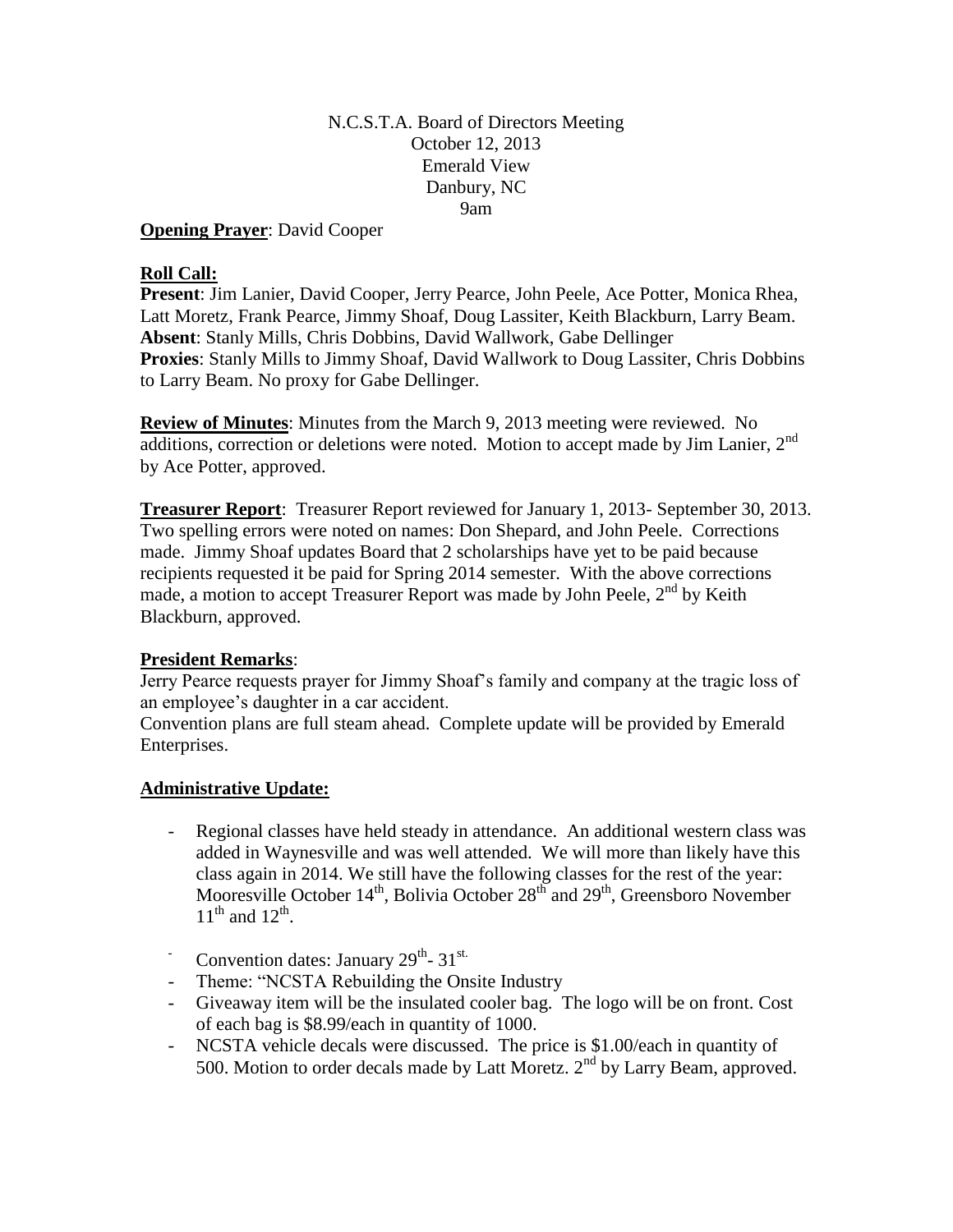- Registration packets will go out the first week of November, Members will receive registration and Newsletter together.
- Vendor registration has been posted on the website and will be mailed out to vendors in the next couple of weeks. Remember to solicit any supplier or vendor you have to attend. Don't be afraid to think outside the box for vendors!
- Jerry Pearce mentioned the need for a concrete tank representation in the Vendor Area. Show examples of a tank that would "pass" and one that should "fail". Keith Blackburn, Jimmy Shoaf, and Keith Blackburn will work on this. Some ideas for signage were: "We don't make the same tank we did 20 years ago" "How does your job effect the Environment?" Talk about structural soundness, broken lids, etc. This will tie into a class being offered at the Convention.
- Vendor/Board Dinner. This will be held Wednesday Evening at the Iron Thunder for Paying Vendors and Board of Directors only. Anyone else who wishes to attend will have to purchase a ticket to get in. The price of the ticket will be in the registration packets. Tickets will be required to attend.
- Board Members bring and wear your White NCSTA shirt on the first day of Convention.
- Annual Business Meeting will be Friday Morning. The only class Friday is Land App.
- Doug is working on putting together a separate track for RS. This will hopefully attract more attendees to our event.
- Submit ideas for new ideas or topics for classes to keep the convention fresh and different each year.

## **Board Member Nomination**:

The following Board members are set to rotate off the Board at the end of the year; Jim Lanier, Ace Potter, Larry Beam, and Keith Blackburn. All of these members have been asked and have agreed to serve again. A new Board member has applied for a vacant position on the board and if no opposing candidate, this will be added to the nominations.

The Board of Directors has asked Jerry Pearce to serve another 2 year term. He has accepted and if no opposition, the Board of Directors will vote. If nomination is received for President, a vote will be taken.

# **Lobbyist Update**:

- Sales tax for "service" industry
- Underground utility protection(anyone digging more than 10 inches must notify 811) We are pushing for exemption for putting in septic systems.
- DENR's division in DWQ concerns single-family discharge systems.
- Wastewater designs based on Low-Flow Fixtures
- Derricks and Cranes. (have taken a back seat right now)
- OSHA change in training MSDS sheets, etc